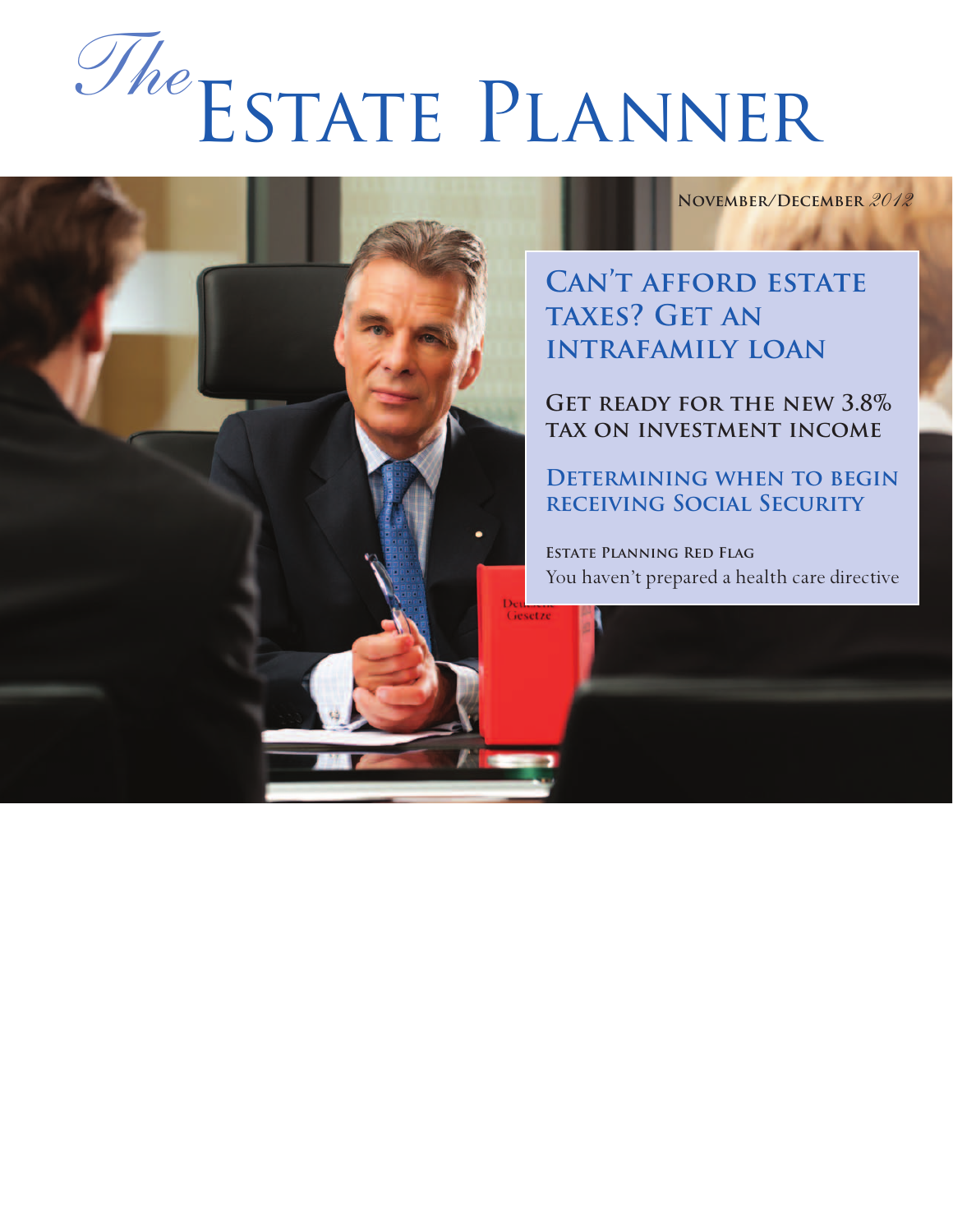# **Can't afford estate taxes? Get an intrafamily loan**

*If*  $\frac{1}{h}$ If an estate consists primarily of closely held business interests, real estate or other illiquid assets, it may not have the liquidity it needs to pay estate taxes and other expenses. Life insurance is an effective tool for covering these expenses and avoiding a forced sale or liquidation. But if insurance is unavailable or insufficient, another option is to borrow the necessary funds.

Borrowing may also provide a significant benefit: If the loan is structured properly, the estate can deduct the full amount of interest upfront, reducing the size of the estate and, therefore, its estate tax liability. Interest may be deductible even if the funds are borrowed from a related party, such as a family-controlled trust or corporation.

#### **How borrowing saves taxes**

Here's an example: Frank dies in 2012 with a \$15.12 million estate, consisting of illiquid assets. After applying the \$5.12 million exemption, his estate owes \$4.5 million in estate taxes (45%  $\times$ \$10 million). To fund this tax liability, the executor borrows \$3.25 million from a family trust. The loan calls for interest-only payments (at 6%) for 15 years, followed by a balloon payment of principal.

The executor deducts the total amount of interest payments (\$2,925,000) on the estate tax return, shrinking the taxable estate to \$12,195,000 and reducing the  $\text{tax}$  — after the exemption amount — to \$3,183,750.

#### **What are the requirements?**

An estate can deduct interest if it's:

- ✦ A permitted expense under local probate law,
- ✦ Actually and necessarily incurred in administration of the estate, and
- ✦ Ascertainable with reasonable certainty and will be paid.



Under probate law in most jurisdictions, interest is a permitted expense. And, generally, interest on a loan used to avoid a forced sale or liquidation is considered "actually and necessarily incurred."

To ensure that interest is "ascertainable with reasonable certainty," the loan terms shouldn't allow prepayment and should provide that, in the event of default, all interest for the remainder of the loan's term will be accelerated. Without these provisions, the IRS or a court would likely conclude that future interest isn't ascertainable with reasonable certainty and would disallow the upfront deduction. Instead, the estate would deduct interest as it's accrued and recalculate its estate tax liability in future years.

The requirement that interest "will be paid" generally isn't an issue, unless there's some reason to believe that the estate won't be able to generate sufficient income to cover the interest payments.

#### **Intrafamily loan challenges**

For the interest to be deductible, the loan also must be bona fide. A loan from a bank or other financial institution shouldn't have any trouble meeting this standard.

But if the loan is from a related party, the IRS may question whether the transaction is bona fide. So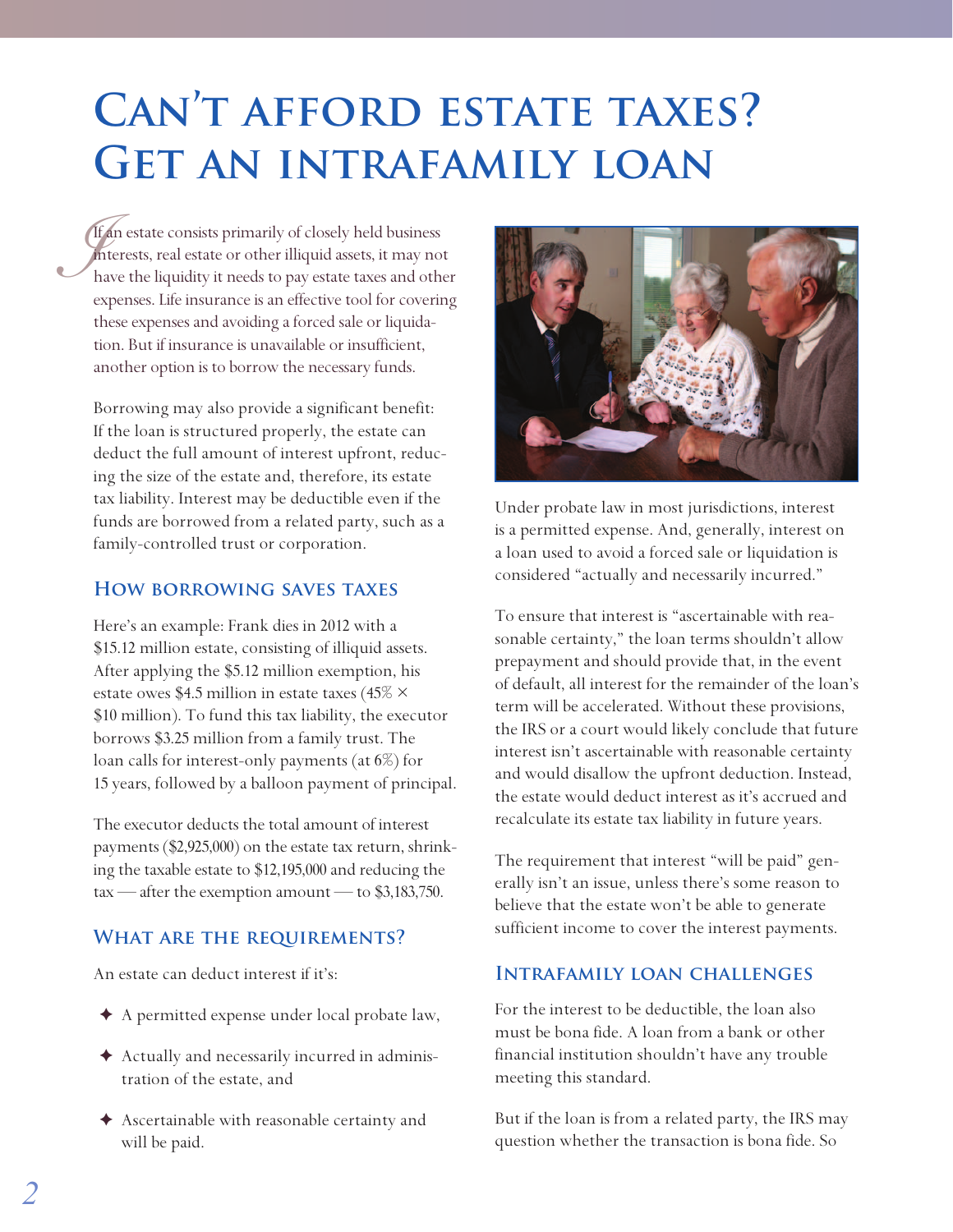the parties should take steps to demonstrate that the transaction is a true loan.

Among other things, they should set a reasonable interest rate (based on current IRS rates), execute a promissory note, provide for collateral or other security to ensure the loan is repaid, pay the interest payments in a timely manner, and otherwise treat the loan as an arm's-length transaction. It's critical that the loan's terms be reasonable and that the parties be able to demonstrate a "genuine intention to create a debt with a reasonable expectation of repayment."

#### **Continued viability**

In *Estate of Duncan*, the U.S. Tax Court affirmed the continued viability of this strategy. In that case, the deceased's revocable trust, which held illiquid oil and gas interests, paid estate taxes with a 15-year loan from an irrevocable trust established by the deceased's father.

The court allowed the interest deduction, even though the two trusts had the same trustees and beneficiaries. The trustees' fiduciary duties under state law obligated them to maintain the trusts' individuality and to respect the terms of the loan. They weren't, as the IRS suggested, "free to shuffle money between these 'trusts' as they please."

The court also rejected the IRS argument that the loan was unnecessary because the deceased's trust could have sold illiquid assets to the irrevocable



### **A loan that didn't pass muster**

To withstand an IRS challenge, an intrafamily loan must, among other things, have a legitimate purpose other than generating interest deductions. In *Estate of Black*, for example, the U.S. Tax Court disallowed an estate's deduction of interest on a \$71 million loan from a related family limited partnership (FLP).

The FLP's principal asset was an interest in Erie Indemnity. It funded the loan by selling a portion of its Erie stock in a \$98 million secondary offering.

The court found that the only way the estate could repay the loan on time was through redemption of a portion of its interest in the FLP. The loan was unnecessary, the court concluded, because the parties were in the same economic position as if the FLP had simply redeemed a portion of the estate's interest to fund the payment of estate taxes. "The only distinction between the loan scenario and the partial redemption scenario," the court explained, "is that the former gave rise to an immediate estate tax deduction for interest in excess of \$20 million…."

trust at full price. If unrelated buyers would have insisted on a discount, the trustees had a duty to do the same. The court wouldn't force the trust to sell assets at a discount, rather than take a loan, to fund the payment of estate taxes.

Finally, the court found the terms of the loan were reasonable. The interest rate was based on a quote from a bank, and the 15-year term was reasonable because the volatility of oil and gas prices made it difficult to predict how long it would take to repay the loan.

#### **Weigh the options**

Estates faced with liquidity issues should review various strategies for funding estate taxes. In addition to borrowing, options include applying to the IRS for a hardship extension or deferring taxes under Internal Revenue Code Section 6166, which allows qualifying estates that hold closely held businesses to pay estate taxes in installments over a period as long as 14 years.  $\bullet$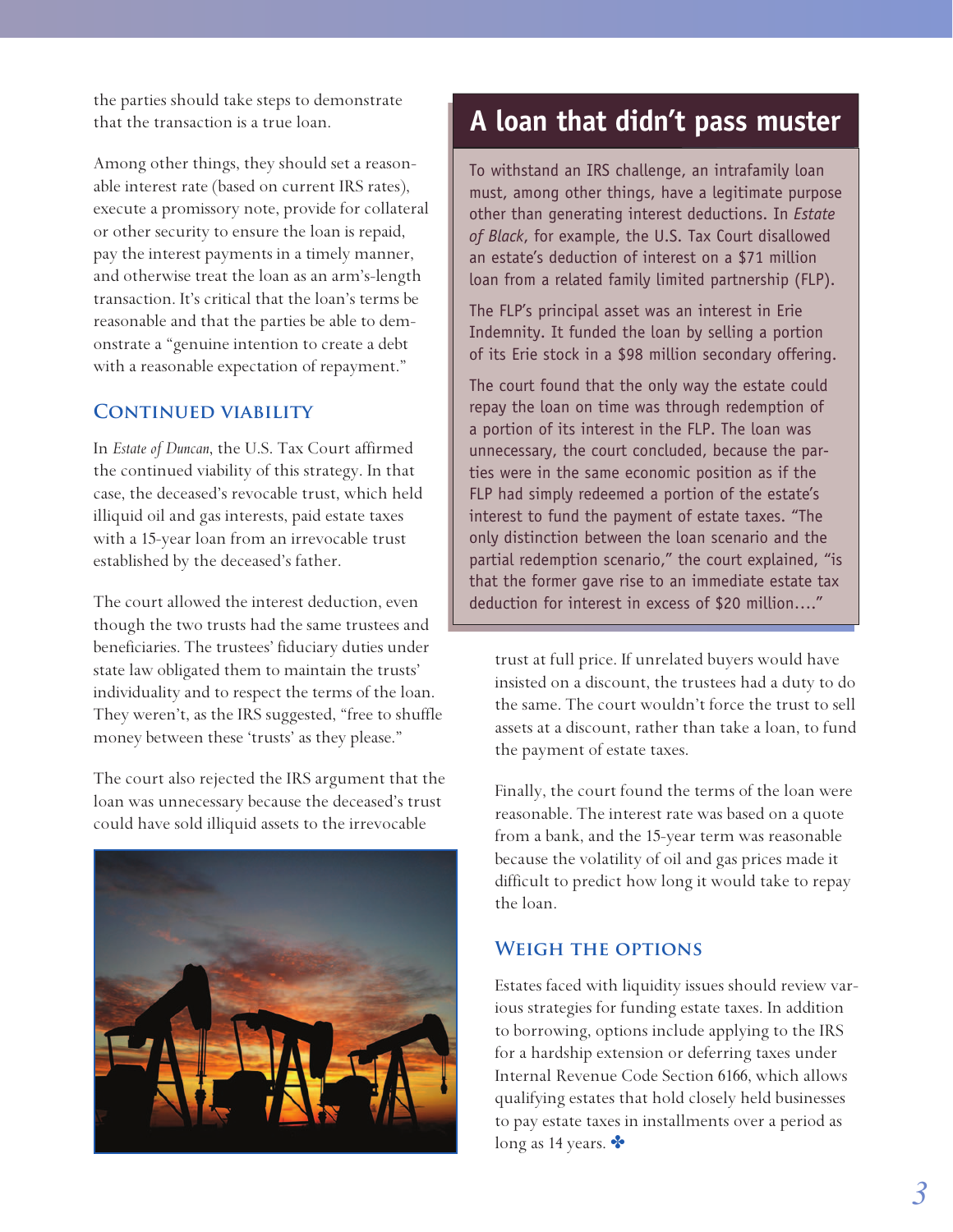## **Get ready for the new 3.8% tax on investment income**

 $\int_{\frac{1}{20}}^{\frac{1}{20}}$ The Patient Protection and Affordable Care Act of 2010 established a new 3.8% Medicare tax on investment income for high-income taxpayers, which is scheduled to take effect in 2013. The tax will also apply to trusts and estates, and the income threshold that triggers the tax for them is low.

Now that the U.S. Supreme Court has upheld most provisions of the health care act, these taxes barring congressional action — will soon become a reality. This means they could take a bite out of the legacy you may be trying to build for your loved ones.

#### **How it works**

For individuals, the 3.8% tax will apply to net investment income (gross investment income less deductible investment expenses) to the extent modified adjusted gross income (MAGI) exceeds \$200,000 (\$250,000 for joint filers).

*For individuals, you can minimize or eliminate the 3.8% tax by reducing MAGI or the amount of net investment income — or both.*

Suppose, for example, that you're a joint filer and in 2013 your MAGI is \$400,000, which includes \$75,000 in net investment income. Your net investment income is subject to the 3.8% tax to the extent your MAGI exceeds the \$250,000 threshold (\$400,000 −  $$250,000 = $150,000$ , so the entire \$75,000 is taxable. The tax is  $$75,000 \times 3.8\% = $2,850$ .

For trusts and estates, the 3.8% tax is imposed on undistributed net investment income for the year to the extent that adjusted gross income (AGI) exceeds the dollar amount at which the highest tax bracket begins (\$11,650 in 2012 but will likely go up slightly for 2013). Some trusts are exempt, including certain charitable trusts, grantor trusts (because income is passed through to the grantor) and "simple trusts" (because they distribute all current income to beneficiaries).

Net investment income includes the sum of the following, less any applicable deductions:

- ✦ Gross income from interest, dividends, annuities, rents and royalties,
- ✦ Net capital gains, and
- ✦ Trade or business income that is considered either passive activity income or is derived from trading in financial instruments or commodities.

It doesn't include *active* trade or business income. Also excluded are distributions from IRAs and qualified retirement plans and income from tax-exempt or tax-deferred investments.

#### **Tax planning strategies**

For individuals, you can minimize or eliminate the 3.8% tax by reducing MAGI or the amount of net investment income — or both. Potential strategies include:

- ✦ Converting to a Roth IRA by Dec. 31, 2012,
- ✦ Gifting income-producing investments to loved ones who won't be subject to the new Medicare tax,
- ✦ Investing in growth rather than income stocks,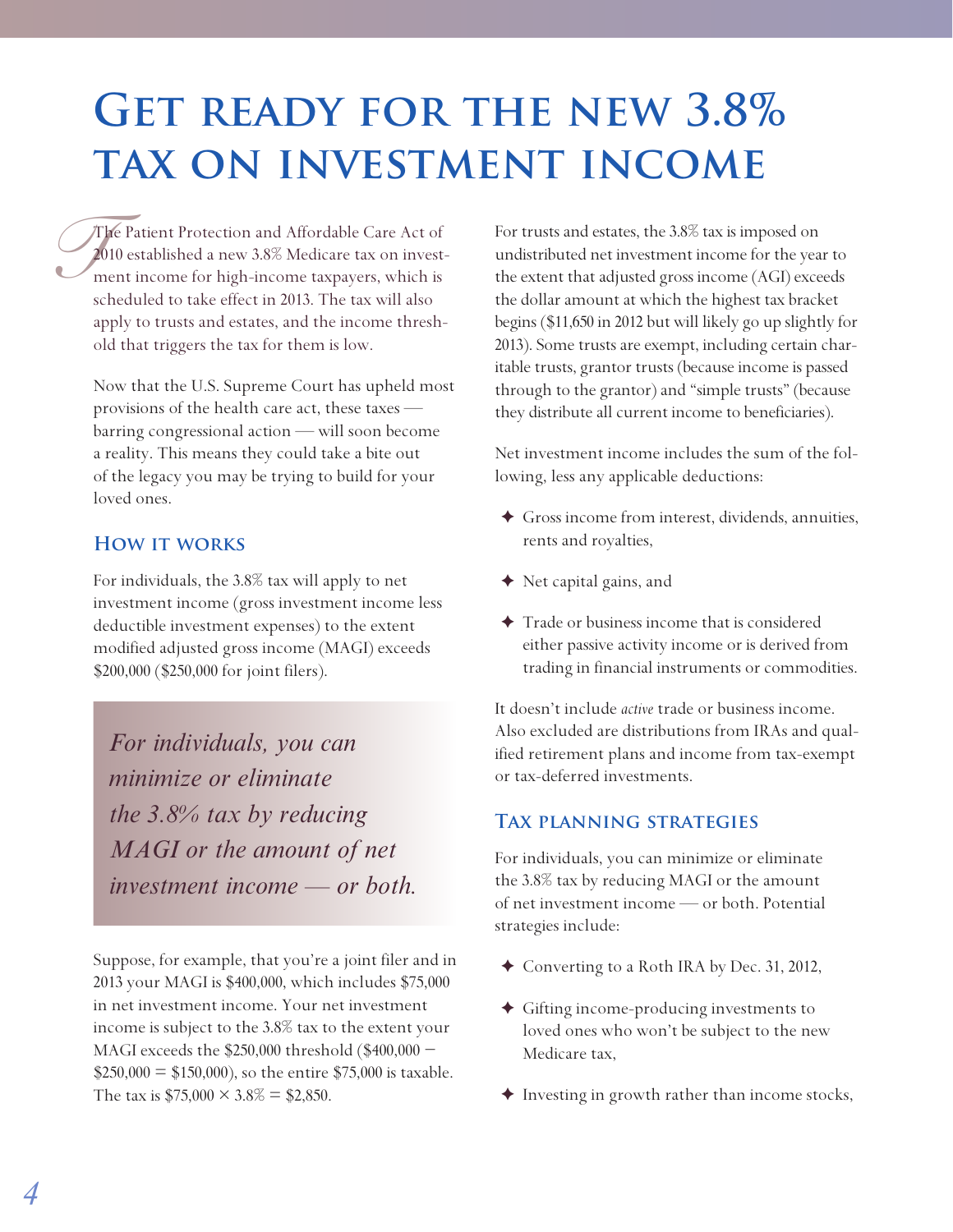- ✦ Investing in tax-free municipal bonds,
- ✦ Selling appreciated capital assets before the end of 2012, or
- ✦ Using installment sales to spread gain over several years.

Putting more money into traditional qualified retirement plans can also be a good strategy because contributions reduce taxable income and distributions aren't included in investment income (although they do increase MAGI).

For trusts, reducing AGI usually isn't an option, because the 3.8% tax's threshold is so low. But there are several strategies trusts can use to minimize the tax, including shifting funds into tax-exempt or tax-deferred investments.

Also, because the 3.8% tax applies only to *undistributed* net investment income, a trust can reduce its tax liability by distributing more income to beneficiaries. Keep in mind, though, that these distributions may increase the *beneficiaries'* exposure to the tax.

#### **Act now**

With 2013 right around the corner, now is the time to take action. If the new 3.8% tax will affect you, consult your estate planning advisor to discuss potential strategies for reducing the impact.  $\bullet$ 

## **DETERMINING WHEN TO BEGIN receiving Social Security**

A key<br>*Fetire*<br>Socia A key question people ask when planning for retirement is: "When should I begin receiving Social Security benefits?" The right answer depends on each person's individual circumstances. Estate planning also factors into the equation. For example, the amount of funds you and your spouse need to continue your desired lifestyle during retirement will affect the amount of wealth you ultimately are able to pass on to your heirs.

#### **Age affects monthly benefit amount**

You can begin receiving Social Security benefits as early as age 62 or as late as age 70. The longer you wait, the higher the monthly benefit. This is because the system is designed to provide you with roughly the same total benefit (based on government life expectancy tables) regardless of when you begin receiving payments.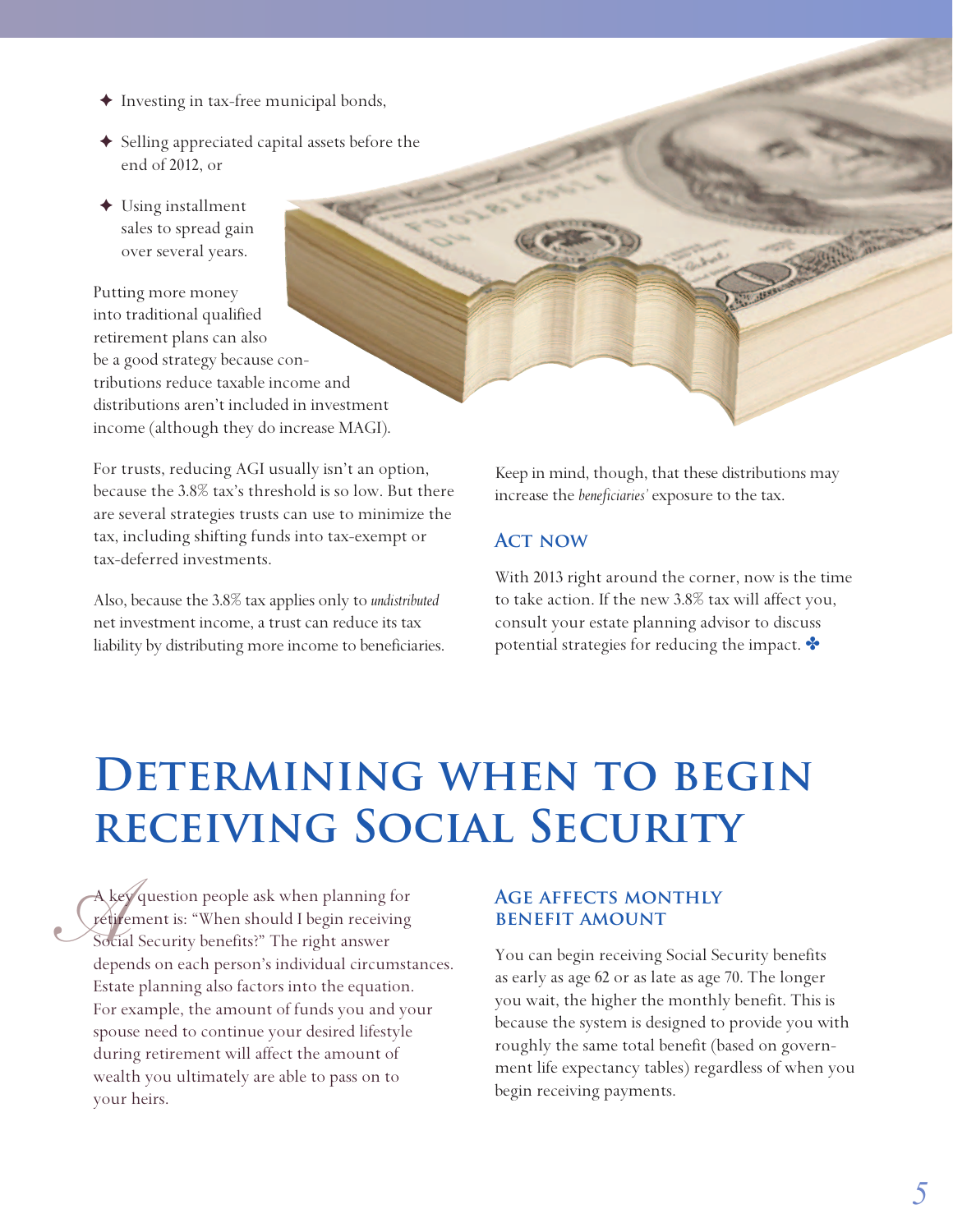

If you start benefits before your "normal" retirement age, you'll receive a smaller check over a greater number of years. If you start later, you'll receive a larger check over a smaller number of years.

If you were born at any time in 1943 through 1954, for example, your normal retirement age is 66. If you start receiving benefits at age 66, you're entitled to a full benefit based on a formula tied to your earnings history. Many people can maximize wealth accumulation by delaying Social Security benefits to normal retirement age or even later.

#### **Calculating your break-even point**

Assuming that you can live comfortably without Social Security benefits, when is the optimal time to begin receiving them? A useful tool for choosing the right starting age is to calculate your break-even point.

For example, Jan, who is retired, is about to turn 62. She's trying to decide between taking a reduced Social Security benefit right away or waiting until her normal retirement age of 66. Her full monthly benefit at 66 would be \$2,000 and her reduced benefit at 62 would be \$1,500.

Ignoring cost of living adjustments for simplicity, Jan's break-even point is just before her 78th birthday. At that point, her total benefits will be about the

same whether she starts at age 62 (192 months  $\times$  $$1,500 = $288,000$  or at age 66 (144 months  $\times$  $$2,000 = $288,000$ ). If Jan lives to at least age 78, waiting until age 66 to start collecting will provide her with greater lifetime benefits. If she doesn't reach that age, she's better off starting at age 62.

Suppose that Jan's mother and grandmother both

lived to be 90. If Jan follows suit, she'll receive more than \$72,000 more in Social Security benefits by waiting until her normal retirement age of 66.

After determining your break-even point, the right choice for you depends on several factors, including your actuarial life expectancy, your health and your family history. Also, keep in mind that the above example doesn't consider potential earnings on Social Security benefits. If you plan to invest your benefits, you may need to adjust your breakeven point upward or downward, depending on your expected rate of return.

*If you plan to continue working after you become eligible for Social Security, you're likely better off delaying benefits at least until you reach your normal retirement age.*

#### **Working past eligibility age**

If you plan to continue working after you become eligible for Social Security, you're likely better off delaying benefits at least until you reach your